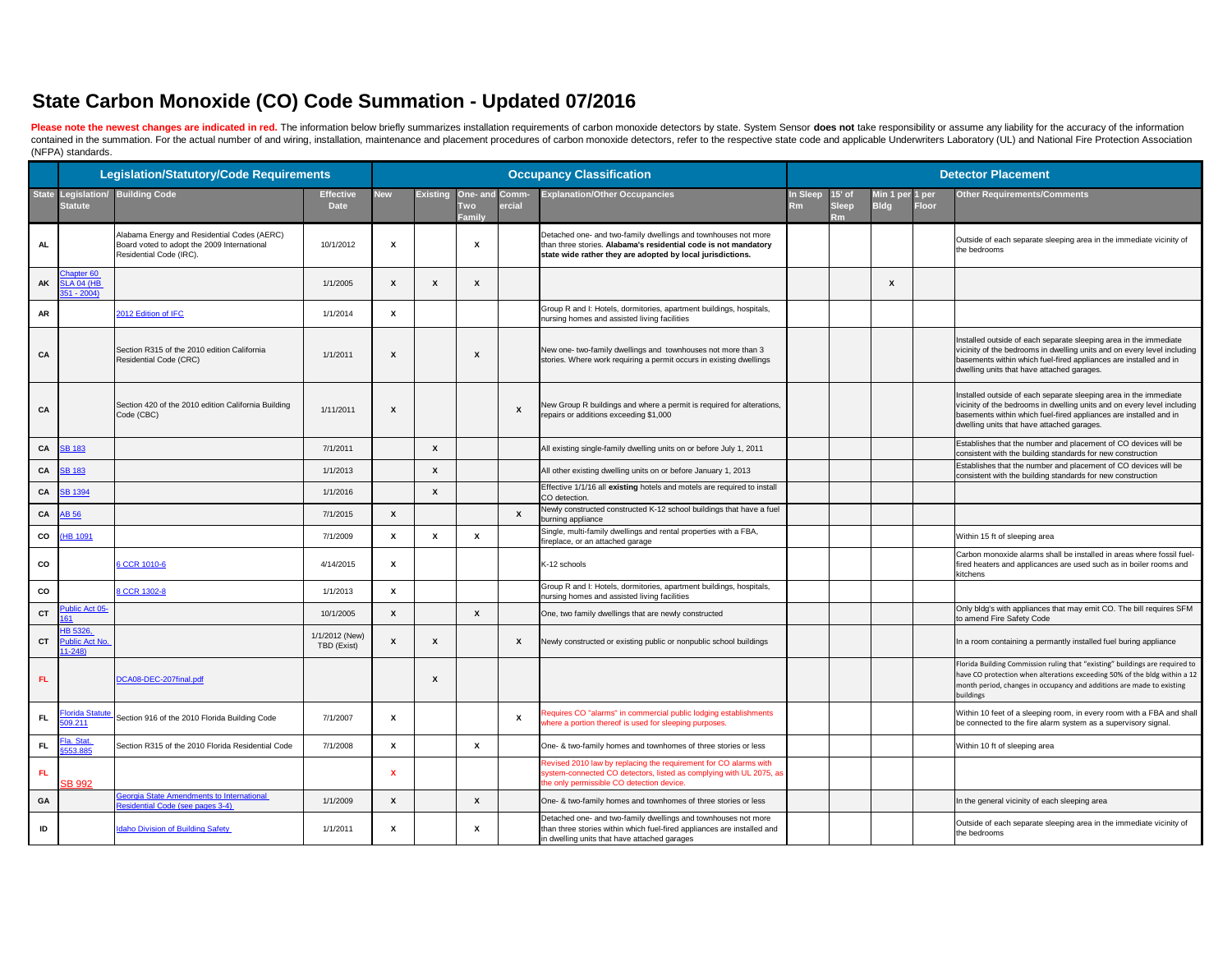| Χ | X | Dwellings without a FBA or an attached garage are not required to<br>have a CO detector                                                                                                                                          |
|---|---|----------------------------------------------------------------------------------------------------------------------------------------------------------------------------------------------------------------------------------|
|   |   | In accordance with rules adopted by<br>the State Fire Marshal                                                                                                                                                                    |
|   | X | Outside of each separate sleeping area in the immediate vicinity of<br>the bedrooms                                                                                                                                              |
|   |   | In the immediate vicinity of all bedrooms in dwelling units and<br>sleeping units                                                                                                                                                |
|   |   | In the immediate vicinity of all<br>bedrooms in dwelling units and sleeping units                                                                                                                                                |
|   |   |                                                                                                                                                                                                                                  |
|   |   | An attached enclosed garage or fossil-fuel burning appliance or<br>appliances                                                                                                                                                    |
|   | X | One carbon monoxide detector in an area within or giving access to a<br>bedroom                                                                                                                                                  |
|   |   |                                                                                                                                                                                                                                  |
|   |   |                                                                                                                                                                                                                                  |
|   |   | In accordance with NFPA 720.<br>1. Near<br>sleeping spaces<br>2. With alarm system, within<br>25 ft. of FBA<br>3. Existing,<br>when sold, seller must disclose whether home has CO alarm                                         |
|   |   | The signal from CO detector to be automatically transmitted to<br>supervising station or constantly attended on-site location                                                                                                    |
|   |   | CO detection is required in each hotel quest room or if there is a<br>centralized alarm system within 25 feet of fuel burning appliance                                                                                          |
|   |   |                                                                                                                                                                                                                                  |
|   | X | In the immediate vicinity of all                                                                                                                                                                                                 |
|   |   | bedrooms in dwelling units and sleeping units<br>The Act does not mandate the installation of a CO device. Instead it<br>gives authority to the Code Commission to adopt rules for the<br>mandatory installation of a CO device. |
|   | X | CO shall be installed at the fuel burning appliance                                                                                                                                                                              |
|   | X | Within 10 ft of sleep room.                                                                                                                                                                                                      |
|   |   | No details for manner and location of CO devices                                                                                                                                                                                 |
|   |   | On each habitable floor of each dwelling<br>19 unit in a multifamily dwelling and on each habitable floor in a<br>single20<br>family dwelling or                                                                                 |
|   | X | On every floor level and in each common stairway and in each<br>common hallway of a multi-unit dwelling and rental unit                                                                                                          |
|   |   | Installed outside of each separate sleeping area in the immediate<br>vicinity of the bedrooms in dwelling units                                                                                                                  |
| x |   | Only in bldg's with appliances that may emit CO                                                                                                                                                                                  |

| IL.       | nois Public<br>ct 094-0741                                                          |                                                                                                           | 1/1/2007                         | X                         | X                         | X                         |          | Privately owned or rental single family dwellings, multi family<br>dwellings, condos, hotels, nursing homes and prisons dwellings with a<br>FBA or an attached enclosed garage                                                                                                                                                                                                      |   |                           | Dwellings without a FBA or an attached garage are not required<br>have a CO detector                                                                                             |
|-----------|-------------------------------------------------------------------------------------|-----------------------------------------------------------------------------------------------------------|----------------------------------|---------------------------|---------------------------|---------------------------|----------|-------------------------------------------------------------------------------------------------------------------------------------------------------------------------------------------------------------------------------------------------------------------------------------------------------------------------------------------------------------------------------------|---|---------------------------|----------------------------------------------------------------------------------------------------------------------------------------------------------------------------------|
|           | IL $H B 152$                                                                        |                                                                                                           | 1/1/2016                         | X                         | $\mathsf{x}$              |                           |          | New and existing K-12 schools containing a CO source. The<br>compliance date is 1/1/16.                                                                                                                                                                                                                                                                                             |   |                           | In accordance with rules adopted by<br>the State Fire Marshal                                                                                                                    |
| IA        |                                                                                     | $[661 - 301.8(103A)]$                                                                                     | 1/1/2010                         | $\boldsymbol{\mathsf{x}}$ |                           | $\boldsymbol{\mathsf{x}}$ |          | Detached one- and two-family dwellings and townhouses not more<br>than three stories within which fuel-fired appliances are installed and<br>in dwelling units that have attached garages. The provisions of the<br>building code apply only to buildings owned by the state of<br>lowa. For non-state owned buildings the building code must be<br>adopted by local jurisdictions. |   | X                         | Outside of each separate sleeping area in the immediate vicinity<br>the bedrooms                                                                                                 |
| <b>KY</b> |                                                                                     | 2007 Residentail and Building Code:                                                                       | 6/1/2011                         | X                         |                           | $\mathsf{x}$              |          | Newly constructed one- and two-family dwellings, townhomes less<br>than 3 stories, apartment buildings, dormitories, adult/child care<br>facilities and assisted living facilities which contain a fuel-burning-<br>appliance or an attached garage.                                                                                                                                |   |                           | In the immediate vicinity of all bedrooms in dwelling units and<br>sleeping units                                                                                                |
| LA        |                                                                                     | The Uniform Construction Code Council adopted the<br>2009 IRC. http://lsuccc.dps.louisiana.gov/index.html | 1/1/2011                         | X                         |                           | $\boldsymbol{\mathsf{x}}$ |          | Newly constructed one- and two-family dwellings, townhomes less<br>than 3 stories                                                                                                                                                                                                                                                                                                   |   |                           | In the immediate vicinity of all<br>bedrooms in dwelling units and sleeping units                                                                                                |
| LA        |                                                                                     | The Uniform Construction Code Council adopted the<br>2012 IBC                                             |                                  | $\boldsymbol{\mathsf{x}}$ |                           |                           |          | Hotels, dormitories, apartment buildings, hospitals, nursing homes and<br>assisted living facilities                                                                                                                                                                                                                                                                                |   |                           |                                                                                                                                                                                  |
|           | LA <b>HB</b> 1267                                                                   |                                                                                                           | 8/1/2014                         |                           | $\mathsf{x}$              |                           | <b>X</b> | <b>Existing hotels</b>                                                                                                                                                                                                                                                                                                                                                              |   |                           | An attached enclosed garage or fossil-fuel burning appliance or<br>appliances                                                                                                    |
| <b>ME</b> | Public Law,<br>Chapter 162<br>LD 550                                                |                                                                                                           | 10/31/2009                       | Χ                         | X                         | $\boldsymbol{\mathsf{x}}$ |          | Single-family dwellings and multi-apartment buildings sold, renovated<br>or newly constructed and rental units                                                                                                                                                                                                                                                                      |   | X                         | One carbon monoxide detector in an area within or giving access<br>bedroom                                                                                                       |
| <b>ME</b> | ublic Law<br>hapter 553                                                             |                                                                                                           | 8/1/2012                         | X                         | $\boldsymbol{\mathsf{x}}$ | $\boldsymbol{\mathsf{x}}$ | X        | New or renovated single family dwelling, hotel, motel, inn or bed and<br>breakfast, fraternity house, sorority house or dormitory that is affiliated<br>with a private or public school                                                                                                                                                                                             |   |                           |                                                                                                                                                                                  |
| <b>ME</b> | LD 623                                                                              |                                                                                                           | 1/1/2016                         |                           | $\boldsymbol{\mathsf{x}}$ | $\mathsf{x}$              |          | Existing lodging establishments, care facilities and schools.                                                                                                                                                                                                                                                                                                                       |   |                           |                                                                                                                                                                                  |
| MD        | 2008 Maryland<br><b>Annotated</b>                                                   |                                                                                                           | 1/1/2008                         | X                         |                           | $\boldsymbol{\mathsf{x}}$ | X        | Single, multi-family, hotels, motels, dormitories                                                                                                                                                                                                                                                                                                                                   |   |                           | In accordance with NFPA 720.<br>1. Ne<br>2. With alarm system, wi<br>sleeping spaces<br>25 ft. of FBA<br>3. Existin<br>when sold, seller must disclose whether home has CO alarm |
| MD        | http://mlis.state<br>md.us/2012rs<br>hapters noln/<br>Ch 38 sb0173<br><b>T</b> .ndf |                                                                                                           | 10/1/2012                        | X                         | X                         |                           |          | Newly constructed or substantially remodeled public schools<br>containing a fuel fire appliance constructed or renovated after 10/1/12                                                                                                                                                                                                                                              |   |                           | The signal from CO detector to be automatically transmitted to<br>supervising station or constantly attended on-site location                                                    |
| MD        | SB 107                                                                              |                                                                                                           | 4/1/2016                         |                           | X                         |                           |          | Requires CO detection in existing public lodging occupancies.                                                                                                                                                                                                                                                                                                                       |   |                           | CO detection is required in each hotel quest room or if there is a<br>centralized alarm system within 25 feet of fuel burning appliance                                          |
| <b>MD</b> | <b>SB 182</b>                                                                       |                                                                                                           | 4/1/2018                         | $\mathbf{x}$              | $\mathbf{x}$              |                           |          | Requires CO detection in new and existing rental dwelling units                                                                                                                                                                                                                                                                                                                     |   |                           |                                                                                                                                                                                  |
| МA        | Chapter 123 of<br>e Acts of                                                         | Board of Fire Prevention 527 CMR 31.00                                                                    | 3/31/06 or 1/1/07<br>(hardwired) | X                         | X                         | $\boldsymbol{\mathsf{x}}$ |          | Single/multi family dwellings, boarding houses, hotels, motels, dorms,<br>apartments, Adult & child care                                                                                                                                                                                                                                                                            |   |                           |                                                                                                                                                                                  |
| MI        |                                                                                     | 2009 Michigan Residential Code                                                                            | 3/9/2011                         | X                         |                           | $\mathsf{x}$              |          | Newly constructed one- and two-family dwellings, townhomes less<br>than 3 stories                                                                                                                                                                                                                                                                                                   |   | $\boldsymbol{\mathsf{x}}$ | In the immediate vicinity of all<br>bedrooms in dwelling units and sleeping units                                                                                                |
| MI        | ublic Act 377<br>f 2008                                                             |                                                                                                           | 3/23/2009                        | X                         | X                         | $\boldsymbol{\mathsf{x}}$ |          | Single/multi family dwelling                                                                                                                                                                                                                                                                                                                                                        |   |                           | The Act does not mandate the installation of a CO device. Instea<br>gives authority to the Code Commission to adopt rules for the<br>mandatory installation of a CO device.      |
| MI        | lic Act 376<br>2008                                                                 |                                                                                                           | 12/1/2009                        | X                         |                           |                           |          | Boarding houses, hotels and motels                                                                                                                                                                                                                                                                                                                                                  |   | X                         | CO shall be installed at the fuel burning appliance                                                                                                                              |
| <b>MN</b> | Statute<br>99F.51                                                                   |                                                                                                           | $1/1/07$ (new)<br>8/1/09 (exist) | X                         |                           | $\boldsymbol{\mathsf{x}}$ |          | Single-family and multi-family. The requirements of the statue do not<br>apply to state owned or operated facilities.                                                                                                                                                                                                                                                               |   | $\boldsymbol{\mathsf{x}}$ | Within 10 ft of sleep room.                                                                                                                                                      |
| MT        | <b>SB 161</b>                                                                       |                                                                                                           | 10/1/2009                        | X                         | X                         | $\boldsymbol{\mathsf{x}}$ |          | Landlords to install an approved CO detector in rented dwellings                                                                                                                                                                                                                                                                                                                    |   |                           | No details for manner and location of CO devices                                                                                                                                 |
|           | <b>NE</b> LB 34                                                                     |                                                                                                           | 1/1/2017                         | X                         | $\mathbf{x}$              |                           |          | New and existing single family or multi- family dwelling that has a fuel-<br>fired heater or appliance, a fireplace, or an attached garage                                                                                                                                                                                                                                          |   |                           | On each habitable floor of each dwelling<br>19 unit in a multifamily dwelling and on each habitable floor in a<br>single20<br>family dwelling or                                 |
| <b>NE</b> | <b>Chaptered Lav</b>                                                                |                                                                                                           | 1/1/2010                         | X                         | X                         | $\mathsf{x}$              |          | Multi-family apartment buildings substantially rehabilitated or newly<br>constructed                                                                                                                                                                                                                                                                                                |   | X                         | On every floor level and in each common stairway and in each<br>common hallway of a multi-unit dwelling and rental unit                                                          |
| <b>NH</b> |                                                                                     | The Code Review Board adopted the 2009 edition of<br>the IRC                                              | 4/1/2010                         | х                         |                           | $\boldsymbol{\mathsf{x}}$ |          | New one- two-family dwellings, townhouses not more than 3 stories<br>and rental units containing an attached garage. Where work requiring<br>a permit occurs in existing dwellings                                                                                                                                                                                                  |   |                           | Installed outside of each separate sleeping area in the immediate<br>vicinity of the bedrooms in dwelling units                                                                  |
| <b>NJ</b> | Public Law<br>1975, Ch. 217                                                         |                                                                                                           | 6/1/1996                         |                           | X                         | $\boldsymbol{\mathsf{x}}$ |          | Single-family and two-family homes                                                                                                                                                                                                                                                                                                                                                  | X |                           | Only in bldg's with appliances that may emit CO                                                                                                                                  |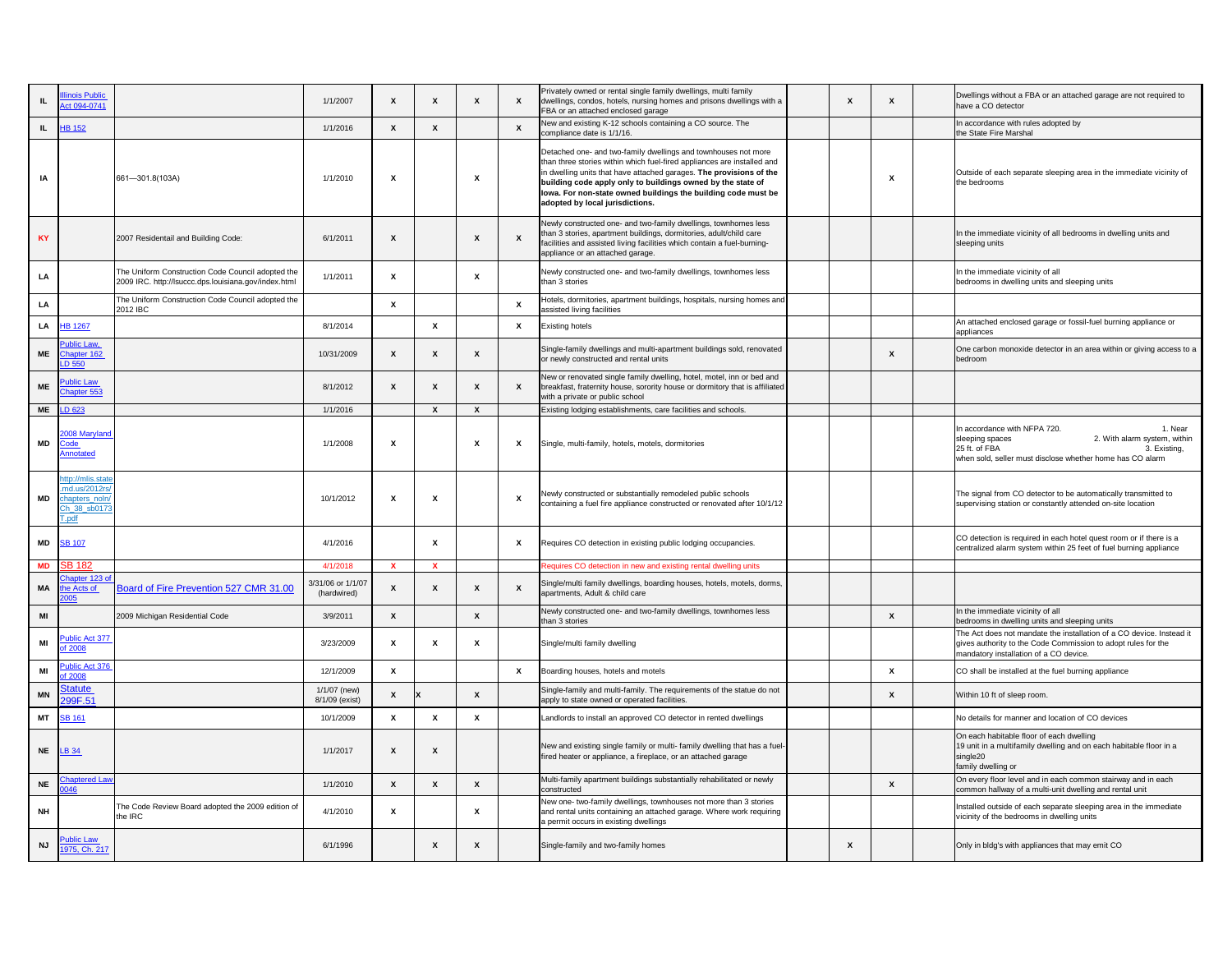| <b>NJ</b>      |                                | 2015 NJ Building Code                                                                            |            |                           |   |                           | $\boldsymbol{\mathsf{x}}$ | E, I-1, R-1, R-2, R-3 or R-4. Examples include but not limited to K-12<br>schools, assisted living facilities, hotels, apartment buildings,<br>dormitories.                                                                                                                               |   |   |              |                           |                                                                                                                                                                                                                                                                                                                                                                  |
|----------------|--------------------------------|--------------------------------------------------------------------------------------------------|------------|---------------------------|---|---------------------------|---------------------------|-------------------------------------------------------------------------------------------------------------------------------------------------------------------------------------------------------------------------------------------------------------------------------------------|---|---|--------------|---------------------------|------------------------------------------------------------------------------------------------------------------------------------------------------------------------------------------------------------------------------------------------------------------------------------------------------------------------------------------------------------------|
| <b>NJ</b>      | A 4073                         |                                                                                                  |            | $\mathsf{x}$              | X |                           | $\mathbf{x}$              | CO detection devices in all structures not currently required to have<br>such devices.                                                                                                                                                                                                    |   |   |              |                           |                                                                                                                                                                                                                                                                                                                                                                  |
| <b>NM</b>      |                                | State Residential Code                                                                           | 7/1/2011   | X                         |   |                           |                           | Detached one- and two-family dwellings and townhouses not more<br>than three stories with a fuel burning appliance or an attached garage                                                                                                                                                  |   |   |              |                           | Installed outside of each separate sleeping area in the immediate<br>vicinity of the bedrooms in dwelling units                                                                                                                                                                                                                                                  |
| <b>NM</b>      |                                | <b>Jniform Fire Prevention Code Section 1225.2</b>                                               | 3/6/2003   | $\mathsf{x}$              |   | X                         |                           | One, two and multiple family dwellings that are newly constructed or<br>offered for sale                                                                                                                                                                                                  |   |   | $\mathsf{x}$ |                           | Immediate vicinity of bedrm's & lowest floor containing bedrm's                                                                                                                                                                                                                                                                                                  |
| <b>NM</b>      |                                | <b>Residentional Code New York State (RCNYS)</b>                                                 | 12/28/2010 | $\boldsymbol{\mathsf{x}}$ | X | X                         |                           | Detached one- and two-family dwellings and townhouses not more<br>than three stories                                                                                                                                                                                                      |   | х | X            |                           | Structures that contain a CO source including, but not limited to, fuel<br>fired furnaces; fuel fired boilers; space heaters with pilot lights or open<br>flames; kerosene heaters; wood stoves; fireplaces; and stoves, ovens,<br>dryers, water heaters and refrigerators that use gas or liquid fuel,<br>garages, and other motor vehicle related occupancies. |
| <b>NY</b>      |                                | Fire Code New York State (FCNYS)                                                                 | 12/28/2010 | $\boldsymbol{\mathsf{x}}$ | X |                           | $\boldsymbol{\mathsf{x}}$ | E, I-1, I-2 (except hospitals), I-4, R-1, R-2, R-3 or R-4. Several<br>examples include but not limited to hotels, apartment buildings,<br>dormitories, adult/child care facilities, assisted living facilities,<br>alcohol/drug centers, convalescent facilities and day care facilities. |   |   | X            |                           | Structures that contain a CO source including, but not limited to, fuel<br>fired furnaces; fuel fired boilers; space heaters with pilot lights or open<br>flames; kerosene heaters; wood stoves; fireplaces; and stoves, ovens,<br>dryers, water heaters and refrigerators that use gas or liquid fuel,<br>garages, and other motor vehicle related occupancies. |
| <b>NY</b>      | <b>AB 8963</b>                 |                                                                                                  | 6/27/2015  | X                         |   |                           | $\mathsf{x}$              | Any new or existing building<br>that is not a one-family dwelling, a two-family dwelling, or a building<br>containing only townhouses.                                                                                                                                                    |   |   |              |                           |                                                                                                                                                                                                                                                                                                                                                                  |
| NC             | ession Law<br>008-219          |                                                                                                  | 1/1/2010   |                           |   | X                         |                           | <b>Residential Rental Properties</b>                                                                                                                                                                                                                                                      |   |   |              | $\boldsymbol{\mathsf{x}}$ | Requires landlords to provide a minimum of one CO detection device<br>per unit and per level having a fossil-fuel burning heater or appliance,<br>fireplace, or an attached garage.                                                                                                                                                                              |
| <b>NC</b>      |                                | 2012 North Carolina Building Codes                                                               | 1/1/2012   | $\mathsf{x}$              |   | X                         |                           | Detached one- and two-family dwellings and townhouses not more<br>than three stories.                                                                                                                                                                                                     |   |   | X            |                           | Outside of each separate sleeping area in the immediate vicinity of<br>the bedrooms                                                                                                                                                                                                                                                                              |
| NC             | <b>HB 74</b>                   |                                                                                                  | 9/1/2013   | X                         |   |                           | $\boldsymbol{\mathsf{x}}$ | Lodging establishments                                                                                                                                                                                                                                                                    |   |   |              |                           | In every enclosed space having a fossil fuel burning heater, appliance<br>or fireplace and in sleeping rooms that share a common wall, floor or<br>ceiling with an enclosed space having a fossil fuel burning heater,<br>appliance or fireplace.                                                                                                                |
| <b>NC</b>      |                                | 2015 North Carolina Fire Code                                                                    | 1/1/2016   | $\mathsf{x}$              |   |                           | $\mathsf{x}$              | E, I-1, R-1, R-2, R-3 or R-4. Examples include but not limited to K-12<br>schools, assisted living facilities, hotels, apartment buildings,<br>dormitories.                                                                                                                               |   |   |              |                           |                                                                                                                                                                                                                                                                                                                                                                  |
| <b>ND</b>      |                                | <b>State Building Code</b>                                                                       | 1/1/2011   | $\boldsymbol{\mathsf{x}}$ |   | X                         |                           | Detached one- and two-family dwellings and townhouses not more<br>than three stories. North Dakota's building codes are not<br>mandatory state wide rather they are adopted by local<br>jurisdictions.                                                                                    |   |   |              |                           | Outside of each separate sleeping area in the immediate vicinity of<br>the bedrooms                                                                                                                                                                                                                                                                              |
| OH             |                                |                                                                                                  | 1/1/2013   | $\mathsf{x}$              |   | X                         |                           | Detached one- and two-family dwellings and townhouses not more<br>than three stories.                                                                                                                                                                                                     |   |   |              |                           | Outside of each separate sleeping area in the immediate vicinity of<br>the bedrooms                                                                                                                                                                                                                                                                              |
| OK             | DAC 340:110-<br>$-97$          |                                                                                                  | 5/25/2000  |                           |   |                           | $\mathsf{x}$              | Child day care faculties                                                                                                                                                                                                                                                                  |   |   |              |                           | In the same room used for child care                                                                                                                                                                                                                                                                                                                             |
| OK             |                                | <b>OK State Building Code</b>                                                                    | 7/15/2011  | $\boldsymbol{\mathsf{x}}$ |   | X                         |                           | New one- two-family dwellings and townhouses not more than 3<br>stories.                                                                                                                                                                                                                  |   |   |              |                           | Installed outside of each separate sleeping area in the immediate<br>vicinity of the bedrooms in dwelling units within which fuel-fired<br>appliances are installed and in dwelling units that have attached<br>garages.                                                                                                                                         |
| OR             | (HB 3450)                      |                                                                                                  | 4/1/2011   | $\boldsymbol{\mathsf{x}}$ |   |                           | $\boldsymbol{\mathsf{x}}$ | One -two-family, multi-family dwellings, rental dwellings and Group R<br>occupancies (hotels, motel dormitories) having a CO source                                                                                                                                                       |   |   |              |                           | The State Fire Marshall shall adopt rules establishing standards for the<br>placement, location, testing, inspection and maintenance of CO<br>alarms by 7/1/2010                                                                                                                                                                                                 |
| PA             |                                | The Code Review and Advisory Council adopted the<br>2009 edition of the IRC                      | 12/31/2009 | X                         |   |                           |                           | New one- two-family dwellings and townhouses not more than 3<br>stories. Where work requiring a permit occurs in existing dwellings                                                                                                                                                       | X |   |              |                           | Installed outside of each separate sleeping area in the immediate<br>vicinity of the bedrooms in dwelling units within which fuel-fired<br>appliances are installed and in dwelling units that have attached<br>garages.                                                                                                                                         |
| PA             | <b>SB 607</b>                  |                                                                                                  | 1/1/2014   |                           |   |                           |                           | Existing single and multi-family dwellings not more than three stories,<br>rental properties that have a fossil fuel-burning appliance, fireplace, or<br>an attached garage                                                                                                               |   |   |              |                           |                                                                                                                                                                                                                                                                                                                                                                  |
| R <sub>l</sub> | R.I. Gen. Laws<br>$$23-28.1-2$ |                                                                                                  | 1/1/2002   | X                         |   | х                         | X                         | Hotels and dormitories                                                                                                                                                                                                                                                                    | X |   | X            |                           |                                                                                                                                                                                                                                                                                                                                                                  |
| <b>SC</b>      |                                | The South Carolina Building Codes Council (SCBCC)<br>adopted the 2012 edition of the IRC and IBC | 1/1/2011   | $\boldsymbol{\mathsf{x}}$ |   | $\boldsymbol{\mathsf{x}}$ | X                         | New one-two-family dwellings, townhouses not more than 3 stories,<br>Group-R occupancies.                                                                                                                                                                                                 |   |   |              |                           | Installed outside of each separate sleeping area in the immediate<br>vicinity of the bedrooms in dwelling units within which fuel-fired<br>appliances are installed and in dwelling units that have attached<br>garages.                                                                                                                                         |
| SC             |                                | <b>South Carolina SFM Bulletin</b>                                                               | 7/1/2013   | $\mathsf{x}$              |   |                           | $\mathsf{x}$              | K-12 schools                                                                                                                                                                                                                                                                              |   |   |              |                           | CO detection is required on the ceiling of the room containing the fuel-<br>burning appliance or fuel-burning fireplace                                                                                                                                                                                                                                          |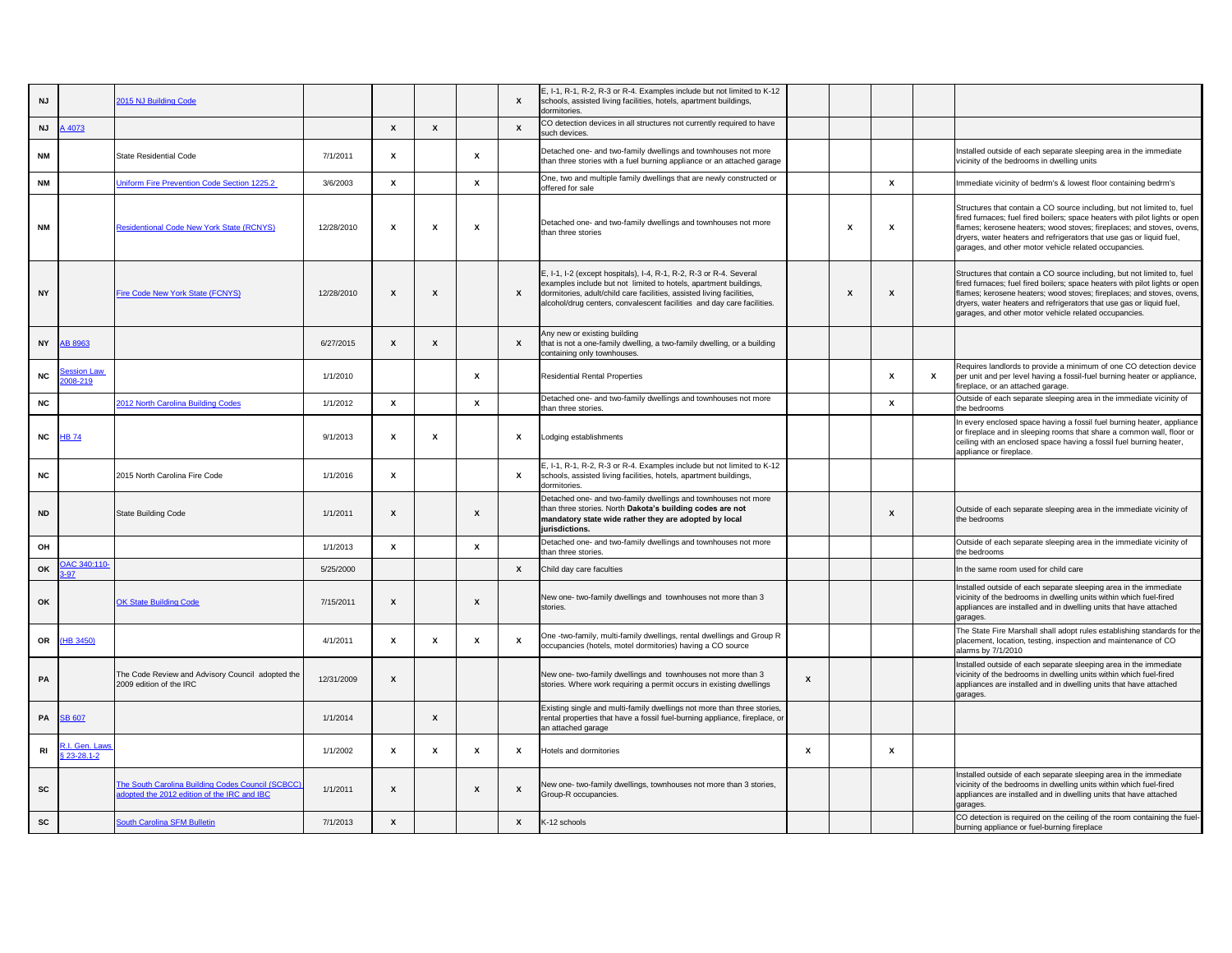| <b>TX</b> | exas Revise<br>atutes<br>42.060                                 |                                            | 1/1/2004                          |                           |   |                           | X                         | Child day care facilities                                                                                                                                                                                                                                                                                                            |                           |   |                           | $\boldsymbol{\mathsf{x}}$ |                                                                                                                                                                                                                                                                                                                                                                                                                                                                                                                                                                                                                                                                                                                                          |
|-----------|-----------------------------------------------------------------|--------------------------------------------|-----------------------------------|---------------------------|---|---------------------------|---------------------------|--------------------------------------------------------------------------------------------------------------------------------------------------------------------------------------------------------------------------------------------------------------------------------------------------------------------------------------|---------------------------|---|---------------------------|---------------------------|------------------------------------------------------------------------------------------------------------------------------------------------------------------------------------------------------------------------------------------------------------------------------------------------------------------------------------------------------------------------------------------------------------------------------------------------------------------------------------------------------------------------------------------------------------------------------------------------------------------------------------------------------------------------------------------------------------------------------------------|
| <b>TN</b> | <b>Tennessee</b><br>Code<br>Annotated,<br>Sect. 71-3-<br>502(k) |                                            | 2/16/2006                         |                           |   |                           | $\boldsymbol{\mathsf{x}}$ | Child day care facilities                                                                                                                                                                                                                                                                                                            | $\boldsymbol{\mathsf{x}}$ |   |                           |                           | corridors, lounges, interior recreation areas, and sleeping room of<br>child care centers                                                                                                                                                                                                                                                                                                                                                                                                                                                                                                                                                                                                                                                |
| <b>TN</b> |                                                                 | Department of Commerce and Insurance       | 10/1/2010                         | $\boldsymbol{\mathsf{x}}$ |   | $\boldsymbol{\mathsf{x}}$ |                           | Detached one- and two-family dwellings and townhouses not more<br>than three stories                                                                                                                                                                                                                                                 |                           |   | $\boldsymbol{\mathsf{x}}$ |                           | The Department of Commerce and Insurance (State Fire Marshal's<br>office) has adopted the 2009 International Residential Code (IRC) for<br>areas of the state without their own building codes. Tennessee's<br>residential code is not mandatory state wide rather they are adopted<br>by local jurisdictions.                                                                                                                                                                                                                                                                                                                                                                                                                           |
| <b>TN</b> | <b>SB 647</b>                                                   |                                            | 1/1/2016                          | $\mathbf x$               | X |                           | $\mathsf{x}$              | New and existing hotels that have a fossil-fuel burning appliance.                                                                                                                                                                                                                                                                   |                           |   |                           |                           | CO detection to be installed within ten feet of each room used for<br>sleeping purposes.                                                                                                                                                                                                                                                                                                                                                                                                                                                                                                                                                                                                                                                 |
| UT        | tah Admin.<br>code \$156-56<br>02(16)                           |                                            | 7/1/2008                          |                           |   | $\boldsymbol{\mathsf{x}}$ |                           | One & two family dwellings                                                                                                                                                                                                                                                                                                           |                           |   |                           | $\boldsymbol{\mathsf{x}}$ | Equipped with a fuel burning appliance                                                                                                                                                                                                                                                                                                                                                                                                                                                                                                                                                                                                                                                                                                   |
| UT        | tah Admin.<br>ode R156-56<br>301(27)                            |                                            | 7/1/2008                          | $\boldsymbol{\mathsf{x}}$ |   |                           | X                         | R2, R3, R4, I1 buildings                                                                                                                                                                                                                                                                                                             | X                         |   |                           | $\boldsymbol{\mathsf{x}}$ | Equipped with a fuel burning appliance                                                                                                                                                                                                                                                                                                                                                                                                                                                                                                                                                                                                                                                                                                   |
|           | UT <b>SB 58</b>                                                 |                                            | 6/1/2014                          | $\boldsymbol{\mathsf{x}}$ | X |                           |                           | K-12 schools                                                                                                                                                                                                                                                                                                                         |                           |   |                           |                           | A carbon monoxide detection system shall be provided where a fuel-<br>burning appliance, a fuel-burning fireplace, or a fuel-burning forced air<br>furnace is present.                                                                                                                                                                                                                                                                                                                                                                                                                                                                                                                                                                   |
| VT        | 1. 243 No. 19<br>hapter 77                                      |                                            | 7/1/2005                          | $\mathsf{x}$              | X | X                         | $\mathsf{x}$              | Single-family, multi-family, hotels, tourist homes                                                                                                                                                                                                                                                                                   |                           | X | $\mathsf{x}$              |                           |                                                                                                                                                                                                                                                                                                                                                                                                                                                                                                                                                                                                                                                                                                                                          |
| VA        |                                                                 | Virginia Uniform Statewide Building Code   | 3/1/2011                          | X                         |   | X                         | $\boldsymbol{\mathsf{x}}$ | New in detached one- and two-family dwellings, townhouses (section<br>R315) and Group-R occupancies (section 908.7) such as hotels,<br>dormitories and apartment buildings containing fuel-fired appliances or<br>with attached garages.                                                                                             |                           |   |                           |                           | Outside of each separate sleeping area in the immediate vicinity of<br>the bedrooms                                                                                                                                                                                                                                                                                                                                                                                                                                                                                                                                                                                                                                                      |
|           | <b>VA</b> SB 490                                                |                                            | 7/1/2014                          | $\mathsf{x}$              |   |                           |                           | Existing landlord/tenant rental agreements and future agreements                                                                                                                                                                                                                                                                     |                           |   |                           |                           | Outside of each separate sleeping area in the immediate vicinity of<br>the bedrooms.                                                                                                                                                                                                                                                                                                                                                                                                                                                                                                                                                                                                                                                     |
| <b>WA</b> | $(SB 5561)$ :                                                   |                                            | 1/1/2011                          | X                         | X | X                         | X                         | Effective 1/1/10 all newly constructed one- and two-family dwellings,<br>townhomes not more than three, stories, hotels, dormitories apartment<br>building. Effective 1/1/13 all existing one- and two-family dwellings,<br>townhomes not more than three, stories, hotels, dormitories apartment<br>building                        |                           |   |                           |                           | No details for manner and location of CO devices . By July 1, 2010,<br>the building code council shall adopt rules.                                                                                                                                                                                                                                                                                                                                                                                                                                                                                                                                                                                                                      |
| WI        | 2007<br><b>Wisconsin Act</b><br>205                             |                                            | 10/1/2008 (new)<br>4/1/10 (exist) | X                         | X |                           | X                         | Hotels, tourist rooming houses, apartment buildings, dormitories, jails<br>and bed & breakfast (any public building used for lodging). Hospitals<br>and nursing homes are not included                                                                                                                                               |                           | X |                           |                           | 1. In the basement that has a fuel-burning appliance.<br>2. Within 15 feet of each sleeping area of a unit that has a fuel-<br>burning appliance.<br>3. Within 15 feet of each sleeping area of a unit that is immediately<br>adjacent to a unit that has a fuel-burning appliance.<br>4. Not more than 75 feet from a room that has a fuel-burning<br>appliance and that is not used as a sleeping area.<br>5. In each hallway leading from a unit that has a fuel-burning<br>appliance, in a location that is within 75 feet from the unit, except that,<br>if there is no electrical outlet within this distance, the owner shall place<br>the carbon monoxide detector at the closest available electrical outlet<br>in the hallway. |
| WI        |                                                                 | <b>Wisconsin Act Uniform Dwelling Code</b> | 2/1/2011                          | $\boldsymbol{x}$          | X | $\mathbf{x}$              |                           | One- & two-family dwellings,                                                                                                                                                                                                                                                                                                         |                           |   | $\boldsymbol{\mathsf{x}}$ |                           | Floors that contain sleeping areas, a CO alarm shall be installed<br>outside of the sleeping area, within 21 feet of the door opening to any<br>sleeping area and in an exit path from any sleeping area. On floor<br>levels that do not contain a sleeping area, a CO alarm shall be<br>installed in a common area on each floor level.                                                                                                                                                                                                                                                                                                                                                                                                 |
|           | <b>West Virginia</b><br><b>WV</b> Code Section<br>29-3-16a      |                                            | 7/1/1998                          | $\mathsf{x}$              |   | $\boldsymbol{\mathsf{x}}$ |                           | Newly constructed residential unit which has a fuel-burning appliance<br>or existing buildings connected to newly built buildings with FBA                                                                                                                                                                                           |                           |   | $\boldsymbol{\mathsf{x}}$ |                           |                                                                                                                                                                                                                                                                                                                                                                                                                                                                                                                                                                                                                                                                                                                                          |
| WV        |                                                                 | State Fire Commission                      |                                   | $\boldsymbol{\mathsf{x}}$ |   |                           |                           | Detached one- and two-family dwellings and townhouses not more<br>than three stories                                                                                                                                                                                                                                                 |                           |   |                           |                           | Installed outside of each separate sleeping area in the immediate<br>vicinity of the bedrooms in dwelling units within which fuel-fired<br>appliances are installed and in dwelling units that have attached<br>garages.                                                                                                                                                                                                                                                                                                                                                                                                                                                                                                                 |
| <b>WV</b> | <b>West Virginia</b><br>Code § 29-3-<br><u> 6a</u>              |                                            | 9/1/2012                          |                           |   | X                         | $\mathsf{x}$              | All newly constructed hotels, motels, apartment buildings, boarding<br>houses, dormitories, hospitals, long-term care facilities, adult or child<br>care facilities, assisted living facilities, one- and two-family dwellings<br>intended to be rented or leased with or without a permanently installed<br>fuel-burning appliance. |                           |   |                           |                           |                                                                                                                                                                                                                                                                                                                                                                                                                                                                                                                                                                                                                                                                                                                                          |
| WY        |                                                                 | Adoption of the 2012 IBC                   |                                   |                           |   |                           | $\boldsymbol{\mathsf{x}}$ | Group R occupancies (e.g., hotels, motels, dormitories, and dwelling<br>units within apartment buildings).                                                                                                                                                                                                                           |                           |   |                           |                           |                                                                                                                                                                                                                                                                                                                                                                                                                                                                                                                                                                                                                                                                                                                                          |